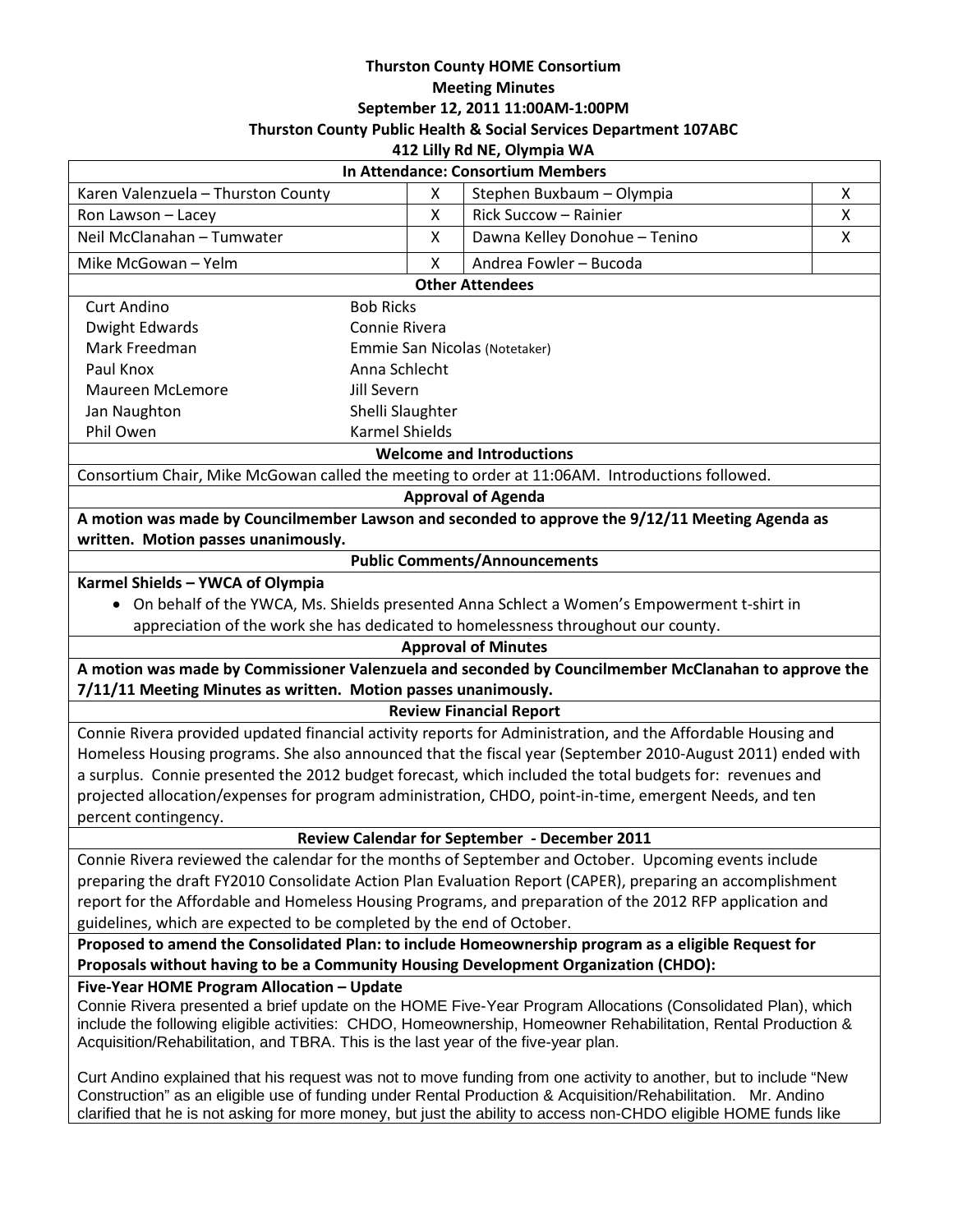other applicants. Connie mentioned that it is more appropriate to add new construction under Homeownership, than under the Rental Production & Acquisition/Rehabilitation, which is designated for multiple family housing.

**A motion was made by Chairman McGowan and seconded by Councilmember Lawson to move to amend the consolidated plan to allow "New Construction" as an eligible use of funds under the Homeownership category. Motion passes unanimously.**

**Homeless Coordinator Discussion**

### **Citizen advisory's: Recommended Motion for "Homeless System Manager" position**

Citizen Advisory Chair, Jan Naughton, stated that the Citizens Advisory Committee's written recommended motion to hire a Homeless System Manager (agenda packet attachment), also includes a recommendation to solicit an RFQ.

Commissioner Valenzuela mentioned that the county commissioners met with staff last week to discuss the Homeless System Coordinator issue. The commissioners agreed that homelessness is a countywide problem that requires better coordination of homeless resources throughout the county. The commissioners support the need to hire a coordinator, but would like to see a final job description that identifies goals, performance measures, and deliverables. Commissioner Valenzuela also reported that unspent \$90,000 service program funds from this fiscal year could be used as potential seed money to facilitate the hiring.

Staff was directed to work with the advisory committee to develop an RFP/RFQ proposal. The cost for the position will be determined by the person's qualifications. The consortium members agreed that the position should be funded effective January 2012. Commissioner Valenzuela thanked the community for its efforts to support the position. Chairman McGowan mentioned that he would like to see specific language included in the job description that addresses the priorities and needs of the rural county and special needs groups. ,

**A motion was made by Chairman McGowan and seconded that the Thurston County Home Consortium directs the HOME Citizen Advisory Committee to prepare a Request for Qualification (RFQ) to solicit interested persons or organizations to serve as the Homeless System Manager and perform the scope of work entitled** *Homeless System Management and Improvement Project* **and the assumption that details will be reviewed in a month's time. Motion passes.**

**PANZA requesting change scope of work for their August 2010 to October 2011 contract, attached August 11, 2011 letter:**

Jill Severn reported that the Olympia City Council has approved Panza's plans to build in the City of Olympia, on county property next to an industrial park off of Mottman Road. Panza is requesting permission to re-purpose \$6,000 of its Homeless Housing Grant to contract with Community Frameworks for developing a feasibility study that includes identifying and estimating pre-development costs.

**A motion was made by Councilmember McClanahan and seconded by Chairman McGowan to accept the Panza request to re-purpose approximately \$6,000 of this year's grant funding to fund a feasibility study for Quixote Village, to be performed by Community Frameworks. Motion passes unanimously.**

**Update on the County's Homeless Essential Needs and Consolidated Homeless Grant Applications** Connie provided a brief update on the County's Homeless Essential Needs (HEN) and Consolidated Homeless Grant Application from the Department of Commerce

Housing and Essential Needs Grant (HEN) application the county is recommending a sole source contract because the grant requires subrecipients to have access to the Benefits Verification System (BVS) Software, which is necessary to verify eligibility. The Housing Authority and Community Action Council (CAC) of Lewis, Mason and Thurston Counties are the only agencies that have access to the software system in Thurston County. Staff met with both agencies and determined that the CAC would administer the program. The funding allocation is \$2,099,939 for two years.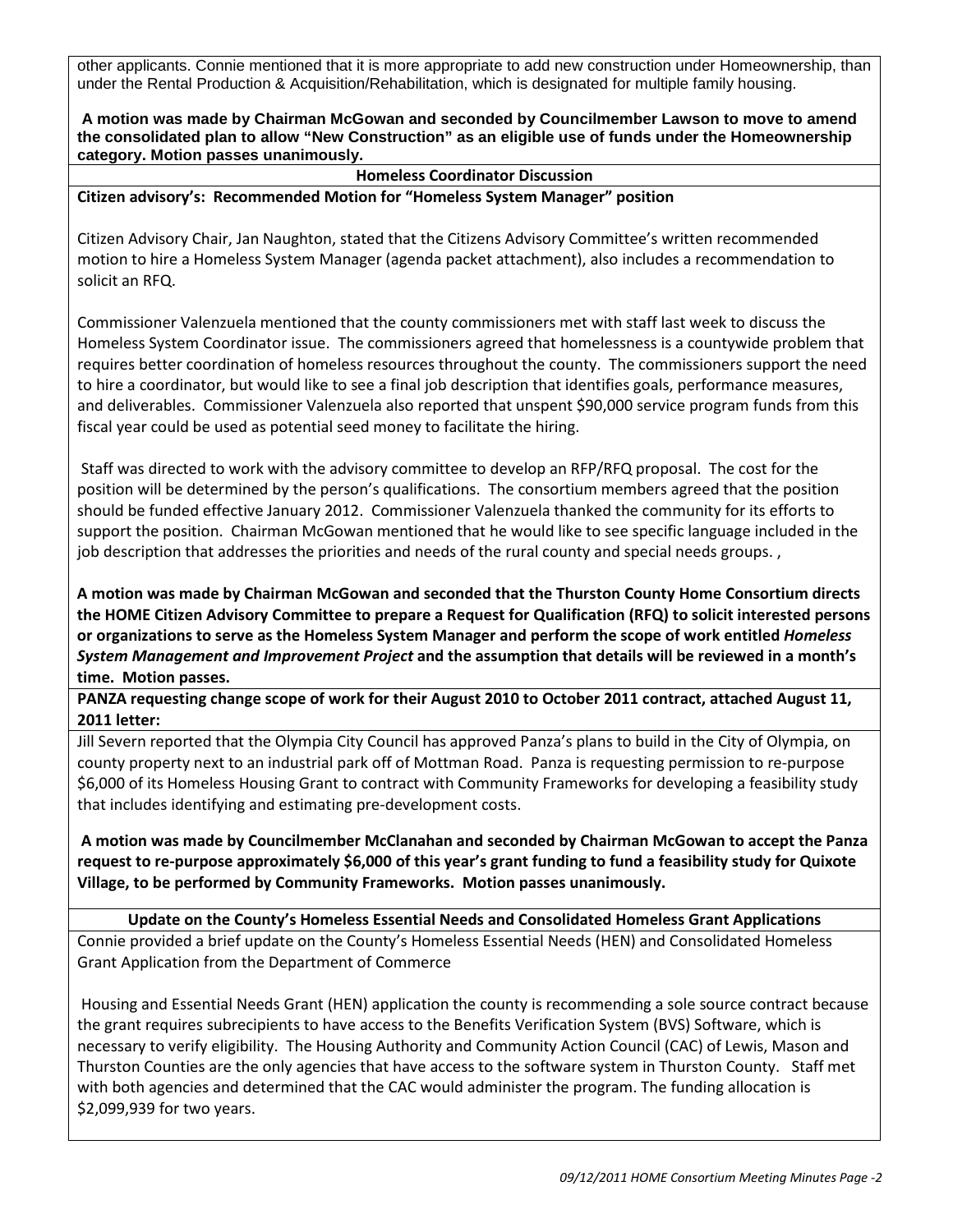Consolidated Homeless Grant (CHG) application is due September 26, 2011. The CHG is designed to support an integrated system of housing assistance to prevent homelessness and quickly re-house households who are unsheltered. Currently the following providers receive these funds: Housing Authority of Thurston County, Community Youth Services, Yelm Community Services, SafePlace, and The Salvation Army. The county is recommending the continued funding of these agencies through sole source contracts.

There are two incentive budget allocations that the county is applying for: 1) \$44,102 for homeless people with severe and persistent disabilities, 2) \$88,205 for serving people discharged from systems of care (such as: aged out of foster care, jails, psychiatric facilities, etc...). Count staff will be sending out a Request for Proposals for this portion of the CHG program application.

Council members requested from staff more detailed information be provided by email.

### **Election of Officers (Chair and Vice-Chair)-term 1 year for September 2011-August 2012**

Chairman McGowan called for the nominations of Chair and Vice-Chair of the Home Consortium.

**A motion was made by Councilmember Dawna Kelly-Donohue to re-elect Mike McGowen as Chair and Neil McClanahan as Vice-Chair. Motion was amended.**

**A motion was made by Councilmember McClanahan and seconded to amend Councilmember Dawna Kelly-Donohue's motion and to re-elect a Mike McGowan and Neil McClanahan in two (2) separate motions.** 

**A motion was made by Councilmember Dawna Kelly-Donohue to nominate Mike McGowan as Chair.** 

To clarify the nomination and election process, the following motions for nominees were as follows: **CHAIR NOMINEE:**

**A motion was made by Councilmember Dawna Kelly-Donohue to nominate Mike McGowen as Chair for a one (1) year term.** 

**A motion was made by Councilmember Buxbaum to nominate Karen Valenzuela as Chair for a one (1) year term.**

**A motion was made by Chairman McGowan for nominations to be closed for the Chair position.**  Councilmember Mike McGowan accepted the nomination for Chair from Councilmember Dawn Kelly-Donohue. Commissioner Karen Valenzuela accepted the nomination for Chair from Councilmember Buxbaum.

By the show of hands, the following results: HOME Consortium Chair: Mike McGowan 4 votes; Karen Valenzuela 3 votes.

### **VICE-CHAIR NOMINEE:**

**A motion was made by Councilmember Dawna Kelly-Donohue to nominate Neil McClanahan as Vice-Chair for a one (1) year term.** 

**A motion was made by Councilmember Lawson to nominate Dawna Kelly-Donohue as Vice-Chair for a one (1) year term.** 

**A motion was made by Chairman McGowan for nominations to be closed for the Vice-Chair position.**  Councilmember Neil McClanahan accepted the nomination for Chair from Councilmember Dawn Kelly-Donohue. Councilmember Dawna Kelly-Donohue declined the nomination from Councilmember Lawson.